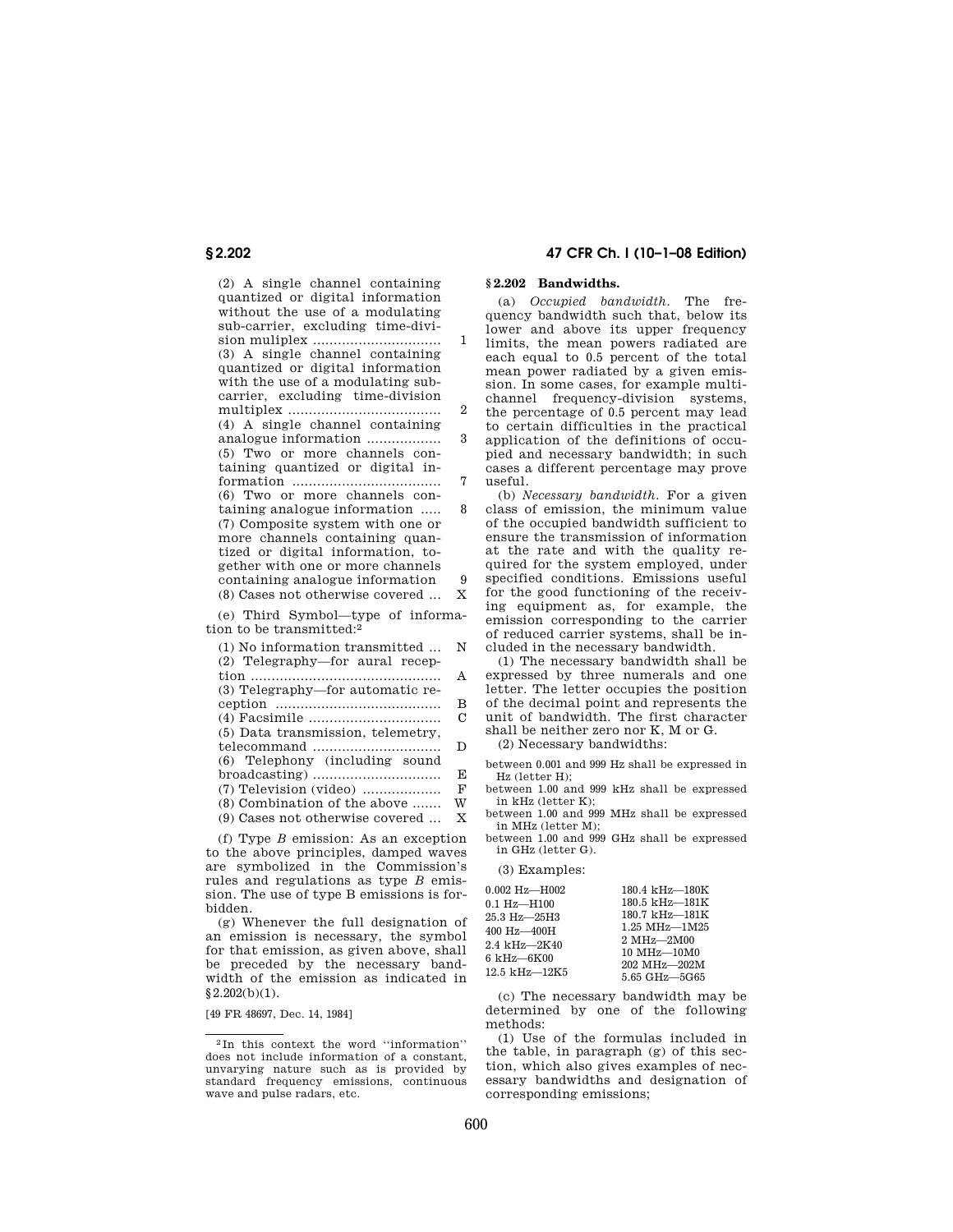### **Federal Communications Commission § 2.202**

(2) For frequency modulated radio systems which have a substantially linear relationship between the value of input voltage to the modulator and the resulting frequency deviation of the carrier and which carry either single sideband suppressed carrier frequency division multiplex speech channels or television, computation in accordance with provisions of paragraph (f) of this section and formulas and methods indicated in the table, in paragraph (g) of this section;

(3) Computation in accordance with Recommendations of the International<br>Radio Consultative Committee Consultative Committee  $(C.C.I.R.);$ 

(4) Measurement in cases not covered by paragraph  $(c)$   $(1)$ ,  $(2)$ ,  $(3)$  of this section.

(d) The value so determined should be used when the full designation of an emission is required. However, the necessary bandwidth so determined is not the only characteristic of an emission to be considered in evaluating the interference that may be caused by that emission.

(e) In the formulation of the table in paragraph (g) of this section, the following terms are employed:

 $B_n$  = Necessary bandwidth in hertz

B = Modulation rate in bauds

N = Maximum possible number of black plus white elements to be transmitted per second, in facsimile

M = Maximum modulation frequency in hertz

C = Sub-carrier frequency in hertz

- D = Peak frequency deviation, i.e., half the difference between the maximum and minimum values of the instantaneous frequency. The instantaneous frequency in hertz is the time rate of change in phase in radians divided by 2
- t = Pulse duration in seconds at half-amplitude
- $t_r$  = Pulse rise time in seconds between  $10\%$ and 90% of maximum amplitude
- $K = An$  overall numerical factor which varies according to the emission and which depends upon the allowable signal distortion.
- $N_c$  = Number of baseband telephone channels in radio systems employing multichannel multiplexing
- P = Continuity pilot sub-carrier frequency (Hz) (continuous signal utilized to verify performance of frequency-division multiplex systems).

(f) Determination of values of *D* and  $B_n$  for systems specified in paragraph (c)(2) of this section:

(1) Determination of *D* in systems for multichannel telephony:

(i) The rms value of the per-channel deviation for the system shall be specified. (In the case of systems employing preemphasis or phase modulation, this value of per-channel deviation shall be specified at the characteristic baseband frequency.)

(ii) The value of D is then calculated by multiplying the rms value of the per-channel deviation by the appropriate factors, as follows:

| Number of message circuits     | Multiplying factors                                                                                                            | Limits of $X$ ( $P_{\text{avg}}$ (dBmO)) |
|--------------------------------|--------------------------------------------------------------------------------------------------------------------------------|------------------------------------------|
| More than 3, but less than 12  | $4.47\times$ [a factor specified by the equipment manu-<br>facturer or station licensee, subject to Com-<br>mission approval]. |                                          |
| At least 12, but less than 60  | 3.76 antilog $(X+2 log_{10} N_c)$<br>20                                                                                        | $X: -2$ to $+2.6$ .                      |
| At least 60, but less than 240 | 3.76 antilog $(X+4 \log_{10} N_c)$<br>20                                                                                       | $X: -5.6$ to $-1.0$ .                    |
| 240 or more                    | 3.76 antilog $(X+10 log10 Nc)$<br>20                                                                                           | $X: -19.6$ to $-15.0$ .                  |

Where X represents the average power in a message circuit in dBmO; N<sub>c</sub> is the number of circuits in the multiplexed message<br>load; 3.76 corresponds to a peak load factor of 11.5 dB.

(2) The necessary bandwidth  $(B_n)$  normally is considered to be numerically equal to:

(i) 2*M*+2*DK,* for systems having no continuity pilot subcarrier or having a continuity pilot subcarrier whose frequency is not the highest modulating the main carrier;

(ii) 2*P*+2*DK,* for systems having a continuity pilot subcarrier whose frequency exceeds that of any other signal modulating the main carrier, unless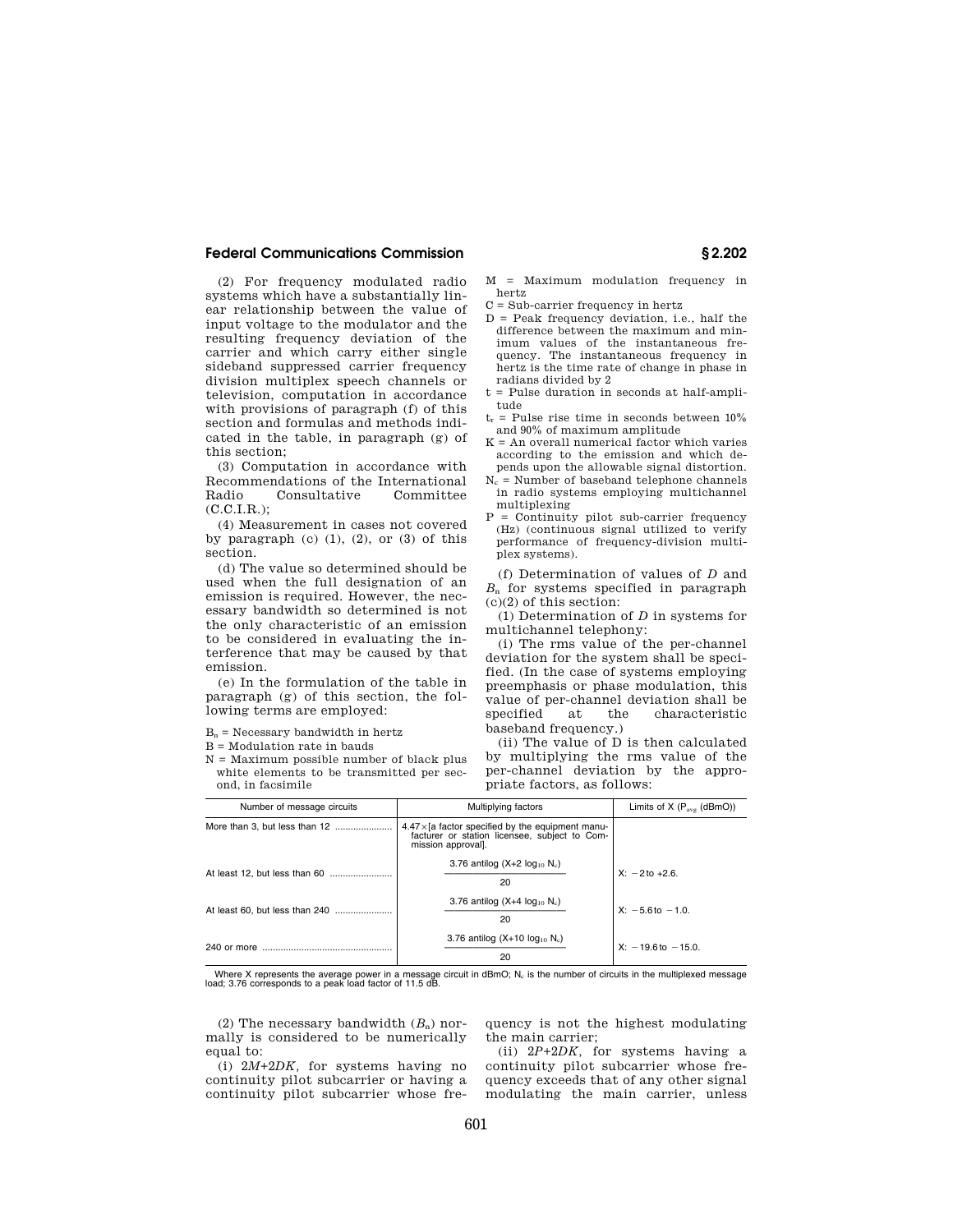the conditions set forth in paragraph (f)(3) of this section are met.

(3) As an exception to paragraph  $(f)(2)(ii)$  of this section, the necessary bandwidth  $(B_n)$  for such systems is numerically equal to 2*P* or 2*M*+2*DK*, whichever is greater, provided the following conditions are met:

(i) The modulation index of the main carrier due to the continuity pilot subcarrier does not exceed 0.25, and

## **§ 2.202 47 CFR Ch. I (10–1–08 Edition)**

(ii) In a radio system of multichannel telephony, the rms frequency deviation of the main carrier due to the continuity pilot subcarrier does not exceed 70 percent of the rms value of the perchannel deviation, or, in a radio system for television, the rms deviation of the main carrier due to the pilot does not exceed 3.55 percent of the peak deviation of the main carrier.

(g) Table of necessary bandwidths:

|                                                                                                                                                            | Necessary bandwidth                                                            |                                                                                                                               | Designation of |
|------------------------------------------------------------------------------------------------------------------------------------------------------------|--------------------------------------------------------------------------------|-------------------------------------------------------------------------------------------------------------------------------|----------------|
| Description of emission                                                                                                                                    | Formula                                                                        | Sample calculation                                                                                                            | emission       |
|                                                                                                                                                            |                                                                                | <b>I. NO MODULATING SIGNAL</b>                                                                                                |                |
| Continuous wave emis-<br>sion.                                                                                                                             |                                                                                |                                                                                                                               | NON (zero)     |
|                                                                                                                                                            |                                                                                | <b>II. AMPLITUDE MODULATION</b>                                                                                               |                |
|                                                                                                                                                            |                                                                                | 1. Signal With Quantized or Digital Information                                                                               |                |
| Continuous wave teleq-<br>raphy.                                                                                                                           | $B_n = BK$ , $K = 5$ for fading circuits,<br>K=3 for non-fading circuits       | 25 words per minute; B=20, K=5, Bandwidth:<br>100 Hz                                                                          | 100HA1A        |
| Telegraphy by on-off<br>keying of a tone mod-<br>ulated carrier.                                                                                           | B <sub>n</sub> =BK+2M, K=5 for fading circuits,<br>K=3 for non-fading circuits | 25 words per minute; B=20, M=1000, K=5,<br>Bandwidth: 2100 Hz=2.1 kHz                                                         | 2K10A2A        |
| Selective calling signal,<br>single-sideband full<br>carrier.                                                                                              | $B_n = M$                                                                      | Maximum code frequency is: 2110 Hz,<br>M=2110. Bandwidth: 2110 Hz=2.11 kHz                                                    | 2K11H2B        |
| Direct-printing teleg-<br>raphy using a fre-<br>quency shifted modu-<br>lating sub-carrier sin-<br>gle-sideband sup-<br>pressed carrier.                   | $B_n = 2M + 2DK$ , $M = B + 2$                                                 | B=50, D=35 Hz (70 Hz shift), K=1.2, Band-<br>width: 134 Hz                                                                    | 134HJ2B        |
| Telegraphy, single side-<br>band reduced carrier.                                                                                                          | $B_n$ =central<br>frequency+M+DK,<br>$M=B+2$                                   | 15 channels; highest central frequency is:<br>2805 Hz, B=100, D=42.5 Hz (85 Hz shift),<br>K=0.7 Bandwidth: 2.885 Hz=2.885 kHz | 2K89R7B        |
|                                                                                                                                                            |                                                                                | 2. Telephony (Commercial Quality)                                                                                             |                |
| Telephony double-side-<br>band.                                                                                                                            | $B_n = 2M$                                                                     | M=3000, Bandwidth=6000 Hz=6 kHz                                                                                               | 6K00A3E        |
| Telephony, single-side-<br>band, full carrier.                                                                                                             | $B_n = 2M$                                                                     | M=3000, Bandwidth: 3000 Hz=3 kHz                                                                                              | 3K00H3E        |
| Telephony, single-side-<br>band suppressed car-<br>rier.                                                                                                   | $B_n = M -$ lowest<br>modulation<br>fre-<br>quency                             | M=3000, lowest modulation frequency is 3000<br>Hz, 2700 Hz Bandwidth: 2700Hz=2.7 kHz                                          | 2K70J3E        |
| Telephony with separate<br>frequency modulated<br>signal to control the<br>level of demodulated<br>speech signal, single-<br>sideband, reduced<br>carrier. | $B_n = M$                                                                      | Maximum control frequency is 2990 Hz,<br>M=2990, Bandwidth: 2990 Hz=2.99 kHz                                                  | 2K99R3E        |
| Telephony with privacy,<br>single-sideband, sup-<br>pressed carrier (two or<br>more channels).                                                             | $B_n=N_c$ M – lowest modulation fre-<br>quency in the lowest channel           | $N_c = 2$ , M=3000 lowest modulation frequency is<br>250 Hz, Bandwidth: 5750 Hz=5.75 kHz                                      | 5K75J8E        |
| Telephony, independent<br>sideband (two or more<br>channels).                                                                                              | $B_n$ =sum of M for each sideband                                              | 2 channels, M=3000, Bandwidth: 6000 Hz=6<br>kHz                                                                               | 6K00B8E        |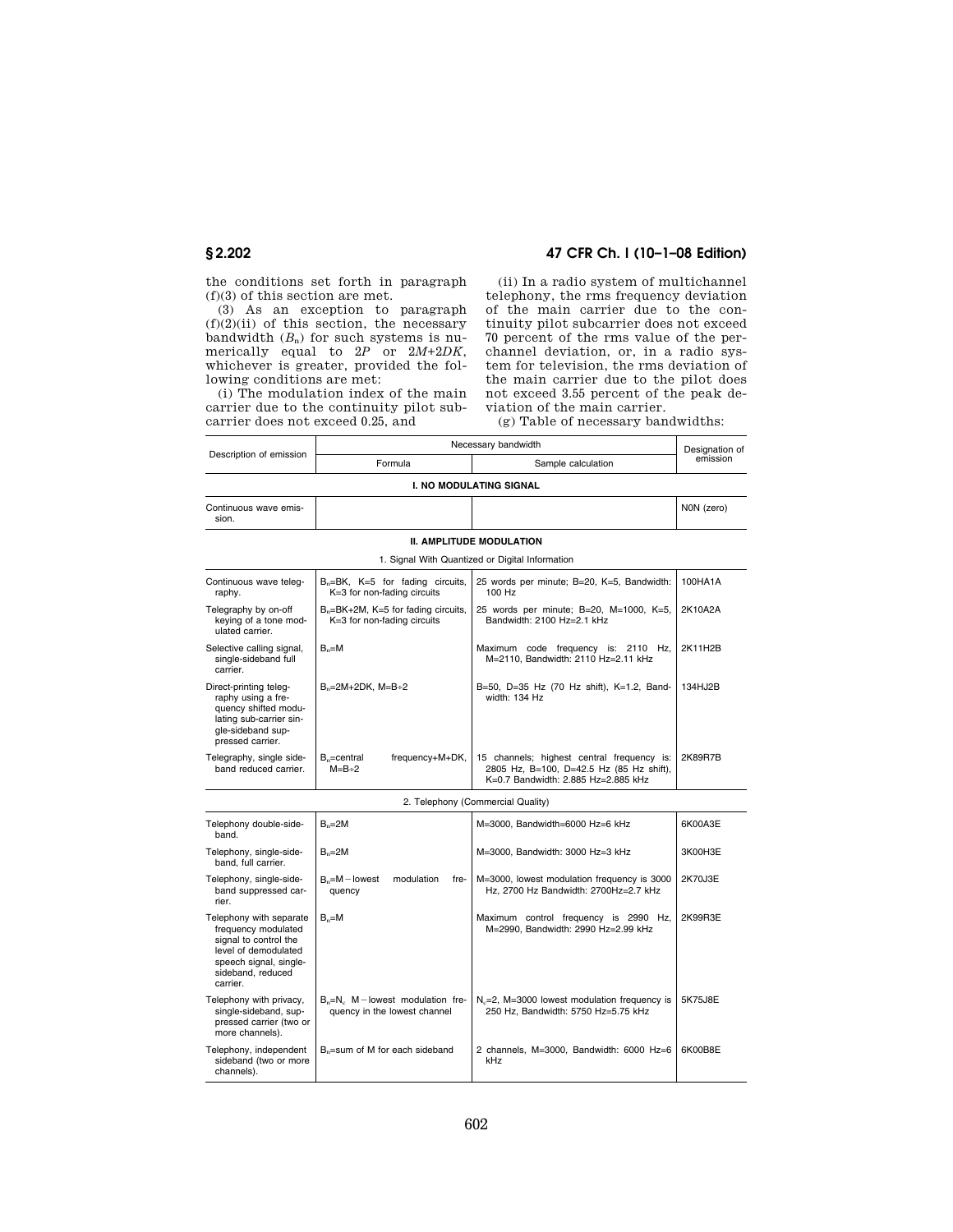# **Federal Communications Commission § 2.202**

| Necessary bandwidth                                                                                                                                                        |                                                                                              |                                                                                                                                                                                                                                                                                                               | Designation of |
|----------------------------------------------------------------------------------------------------------------------------------------------------------------------------|----------------------------------------------------------------------------------------------|---------------------------------------------------------------------------------------------------------------------------------------------------------------------------------------------------------------------------------------------------------------------------------------------------------------|----------------|
| Description of emission                                                                                                                                                    | Formula                                                                                      | Sample calculation                                                                                                                                                                                                                                                                                            | emission       |
|                                                                                                                                                                            |                                                                                              | 3. Sound Broadcasting                                                                                                                                                                                                                                                                                         |                |
| Sound broadcasting,<br>double-sideband.                                                                                                                                    | B <sub>n</sub> =2M, M may vary between 4000<br>and 10000 depending on the<br>quality desired | Speech and music, M=4000, Bandwidth: 8000<br>$Hz = 8$ kHz                                                                                                                                                                                                                                                     | 8K00A3E        |
| Sound broadcasting, sin-<br>gle-sideband reduced<br>carrier (single chan-<br>nel).                                                                                         | $B_n = M$ , M may vary between 4000<br>and 10000 depending on the<br>quality desired         | Speech and music, M=4000, Bandwidth: 4000<br>$Hz = 4 kHz$                                                                                                                                                                                                                                                     | 4K00R3E        |
| Sound broadcasting, sin-<br>gle-sideband, sup-<br>pressed carrier.                                                                                                         | $B_n = M -$ lowest<br>modulation<br>fre-<br>quency                                           | Speech and music, M=4500, lowest modula-<br>tion frequency=50 Hz, Bandwidth: 4450<br>Hz=4.45 kHz                                                                                                                                                                                                              | 4K45J3E        |
|                                                                                                                                                                            |                                                                                              | 4. Television                                                                                                                                                                                                                                                                                                 |                |
| Television, vision and<br>sound.                                                                                                                                           | Refer to CCIR documents for the<br>bandwidths of the commonly<br>used television systems     | Number of lines=525; Nominal video band-<br>width: 4.2 MHz, Sound carrier relative to<br>video carrier=4.5 MHz                                                                                                                                                                                                | 5M75C3F        |
|                                                                                                                                                                            |                                                                                              | Total vision bandwidth: 5.75 MHz; FM aural<br>bandwidth including guardbands: 250,000<br><b>Hz</b>                                                                                                                                                                                                            | 250KF3E        |
|                                                                                                                                                                            |                                                                                              | Total bandwidth: 6 MHz                                                                                                                                                                                                                                                                                        | 6M25C3F        |
|                                                                                                                                                                            |                                                                                              | 5. Facsimile                                                                                                                                                                                                                                                                                                  |                |
| Analogue facsimile by<br>sub-carrier frequency<br>modulation of a sin-<br>gle-sideband emission<br>with reduced carrier.                                                   | $B_n = C - N + 2 + DK$ , K=1.1 (typically)                                                   | N=1100, corresponding to an index of co-<br>operation of 352 and a cycler rotation<br>speed of 60 rpm. Index of cooperation is<br>the product of the drum diameter and num-<br>ber of lines per unit length C=1900, D=400<br>Hz, Bandwidth=2.890 Hz=2.89 kHz                                                  | 2K89R3C        |
| Analogue facsimile; fre-<br>quency modulation of<br>an audio frequency<br>sub-carrier which<br>modulates the main<br>carrier, single-side-<br>band suppressed car-<br>rier | $B_n = 2M + 2DK$ , $M = N/2$ , $K = 1.1$ (typi-<br>cally)                                    | N=1100, D=400 Hz, Bandwidth: 1980 Hz=1.98<br>kHz                                                                                                                                                                                                                                                              | 1K98J3C        |
| 6. Composite Emissions                                                                                                                                                     |                                                                                              |                                                                                                                                                                                                                                                                                                               |                |
| Double-sideband, tele-<br>vision relay.                                                                                                                                    | $B_n = 2C + 2M + 2D$                                                                         | Video limited to 5 MHz, audio on 6.5 MHz fre-<br>quency modulated subcarrier deviation=50<br>kHz: C=6.5×10 <sup>6</sup> D=50×10 <sup>3</sup> Hz, M=15,000,<br>Bandwidth: 13.13×10 <sup>6</sup> Hz=13.13 MHz                                                                                                   | 13M2A8W        |
| Double-sideband radio<br>relay system.                                                                                                                                     | $B_n = 2M$                                                                                   | 10 voice channels occupying baseband be-<br>tween 1 kHz and 164 kHz; M=164,000<br>bandwith=328,000 Hz=328 kHz                                                                                                                                                                                                 | 328KA8E        |
| Double-sideband emis-<br>sion of VOR with<br>voice (VOR=VHF<br>omnidirectional radio<br>range).                                                                            | $B_n = 2C_{max} + 2M + 2DK$ ,<br>$K=1$<br>(typi-<br>cally)                                   | The main carrier is modulated by: - a 30 Hz<br>sub-carrier-a carrier resulting from a 9960<br>Hz tone frequency modulated by a 30 Hz<br>tone-a telephone channel-a 1020 Hz<br>keyed tone for continual Morse identifica-<br>tion. C <sub>max</sub> =9960, M=30, D=480 Hz, Band-<br>width: 20,940 Hz=20.94 kHz | 20K9A9W        |
| Independent sidebands;<br>several telegraph<br>channels together with<br>several telephone<br>channels.                                                                    | $B_n$ =sum of M for each sideband                                                            | Normally composite systems are operated in<br>accordance with standardized channel ar-<br>rangements, (e.g. CCIR Rec. 348-2) 3 tele-<br>phone channels and 15 telegraphy chan-<br>nels require the bandwidth 12,000 Hz=12<br>kHz                                                                              | 12K0B9W        |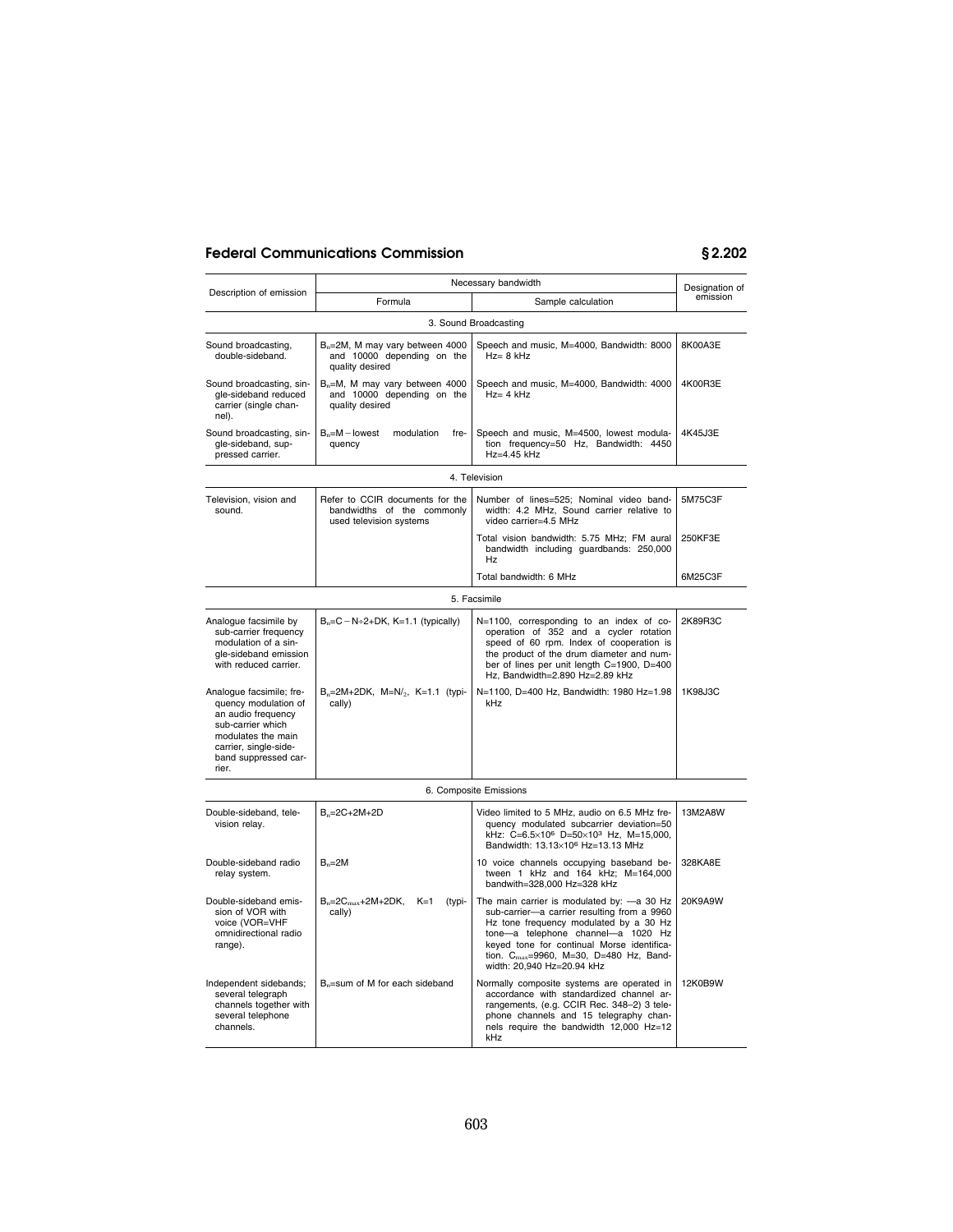# **§ 2.202 47 CFR Ch. I (10–1–08 Edition)**

| Necessary bandwidth                                                                  |                                                                                                                                                                 | Designation of                                                                                                                                                                                                                                                                                                                                                                                                                                                              |          |
|--------------------------------------------------------------------------------------|-----------------------------------------------------------------------------------------------------------------------------------------------------------------|-----------------------------------------------------------------------------------------------------------------------------------------------------------------------------------------------------------------------------------------------------------------------------------------------------------------------------------------------------------------------------------------------------------------------------------------------------------------------------|----------|
| Description of emission                                                              | Formula                                                                                                                                                         | Sample calculation                                                                                                                                                                                                                                                                                                                                                                                                                                                          | emission |
|                                                                                      |                                                                                                                                                                 | III-A. FREQUENCY MODULATION                                                                                                                                                                                                                                                                                                                                                                                                                                                 |          |
|                                                                                      |                                                                                                                                                                 | 1. Signal With Quantized or Digital Information                                                                                                                                                                                                                                                                                                                                                                                                                             |          |
| Telegraphy without<br>error-correction (single<br>channel).                          | $B_n = 2M + 2DK$ , $M = B \div 2$ , $K = 1.2$ (typi-<br>cally)                                                                                                  | B=100, D=85 Hz (170 Hz shift), Bandwidth:<br>304 Hz                                                                                                                                                                                                                                                                                                                                                                                                                         | 304HF1B  |
| Four-frequency duplex<br>telegraphy.                                                 | B <sub>n</sub> 2M+2DK, B=Modulation rate in<br>bands of the faster channel. If<br>the channels are synchronized:<br>M=B+2, otherwise M=2B, K=1.1<br>(typically) | Spacing between adjacent frequencies=400<br>Hz; Synchronized channels; B=100, M=50,<br>D=600 Hz, Bandwidth: 1420 Hz=1.42 kHz                                                                                                                                                                                                                                                                                                                                                | 1K42F7B  |
|                                                                                      |                                                                                                                                                                 | 2. Telephony (Commercial Quality)                                                                                                                                                                                                                                                                                                                                                                                                                                           |          |
| Commercial telephony                                                                 | $B_n=2M+2DK$ , K=1 (typically, but<br>under conditions a higher value<br>may be necessary                                                                       | For an average case of commercial teleph-<br>ony, M=3,000, Bandwidth: 16,000 Hz=16<br>kHz                                                                                                                                                                                                                                                                                                                                                                                   | 16K0F3E  |
|                                                                                      |                                                                                                                                                                 | 3. Sound Broadcasting                                                                                                                                                                                                                                                                                                                                                                                                                                                       |          |
| Sound broadcasting                                                                   | $B_n=2M+2DK$ , K=1 (typically)                                                                                                                                  | Monaural, D=75,000 Hz, M=15,000, Band-<br>width: 18,000 Hz=180 kHz                                                                                                                                                                                                                                                                                                                                                                                                          | 180KF3E  |
|                                                                                      |                                                                                                                                                                 | 4. Facsimile                                                                                                                                                                                                                                                                                                                                                                                                                                                                |          |
| Facsimile by direct fre-<br>quency modulation of<br>the carrier; black and<br>white. | $B_n = 2M + 2DK$ , $M = N + 2$ , $K = 1.1$ (typi-<br>cally)                                                                                                     | N=1100 elements/sec; D=400 Hz, Bandwidth:<br>1980 Hz=1.98 kHZ                                                                                                                                                                                                                                                                                                                                                                                                               | 1K98F1C  |
| Analogue facsimile                                                                   | $B_n = 2M + 2DK$ , $M = N + 2$ , $K = 1.1$ (typi-<br>cally)                                                                                                     | N=1100 elements/sec; D=400 Hz, Bandwidth:<br>1980 Hz=1.98 kHz                                                                                                                                                                                                                                                                                                                                                                                                               | 1K98F3C  |
|                                                                                      |                                                                                                                                                                 | 5. Composite Emissions (See Table III-B)                                                                                                                                                                                                                                                                                                                                                                                                                                    |          |
| Radio-relay system, fre-<br>quency division multi-<br>plex.                          | $B_n = 2P + 2DK$ , K=1                                                                                                                                          | Microwave radio relay system specifications:<br>60 telephone channels occupying baseband<br>between 60 and 300 kHz; rms per-channel<br>deviation 200 kHz; pilot at 331 kHz pro-<br>duces 200 kHz rms deviation of main car-<br>rier.<br>Computation<br>of<br>$B_n: D=(200\times10^33\times3.76\times1.19),$<br>Hz=0.895×106, P=0.331×106 Hz; Band-<br>width: 2.452×10 <sup>6</sup> Hz                                                                                       | 2M45F8E  |
| Radio-relay system fre-<br>quency division mul-<br>tiple.                            | $B_n = 2M + 2DK$ , K=1                                                                                                                                          | Microwave radio relay relay systems speci-<br>fications: 1200 telephone channels occu-<br>pying baseband between 60 and 5564 kHz;<br>rms per channel deviation 200 kHz;<br>continunity pilot at 6199 kHz produces 140<br>kHz rms deviation of main carrier. Computa-<br>tion<br>οf<br>$B_n$ : D=(20 <sup>0</sup> ×10 <sup>3</sup> ×3.76×3.63)=2.73×10 <sup>6</sup> ;<br>$M = 5.64 \times 10^6$<br>$P = 6.2 \times 10^6$<br>Hz;<br>Hz:<br>(2M+2DK<2P; Bandwidth 16.59×106 Hz | 16M6F8E  |
| Radio-relay system, fre-<br>quency division multi-<br>plex.                          | $B_n = 2P$                                                                                                                                                      | Microwave radio relay system specifications:<br>Multiplex 600 telephone channels occupying<br>baseband between 60 and 2540 kHz; con-<br>tinuity pilot at 8500 kHz produces 140 kHz<br>rms deviation of main carrier. Computation<br>of Bn: D=(200×10 <sup>3</sup> ×3.76×2.565)=1.93×10 <sup>6</sup><br>Hz; $M=2.54\times10^6$ Hz; $2DK)\leq 2P$ Bandwidth:<br>17×10 <sup>6</sup> Hz                                                                                         | 17M0F8E  |
| Unmodulated pulse<br>emission.                                                       | $B_n=2K+1$ , K depends upon the<br>ratio of pulse rise time. Its value<br>usually falls between 1 and 10<br>and in many cases it does not<br>need to exceed 6   | Primary Radar Range resolution: 150 m,<br>K=1.5 (triangular pulse where $t \approx t_r$ , only<br>components down to 27 dB from the strong-<br>est are considered) Then t=2xrange resolu-<br>tion÷velocity of light= $2\times150+3\times10^{8}=1\times10^{-6}$<br>seconds, Bandwidth: 3×10 <sup>6</sup> Hz=3 MHz                                                                                                                                                            | 3M00P0N  |